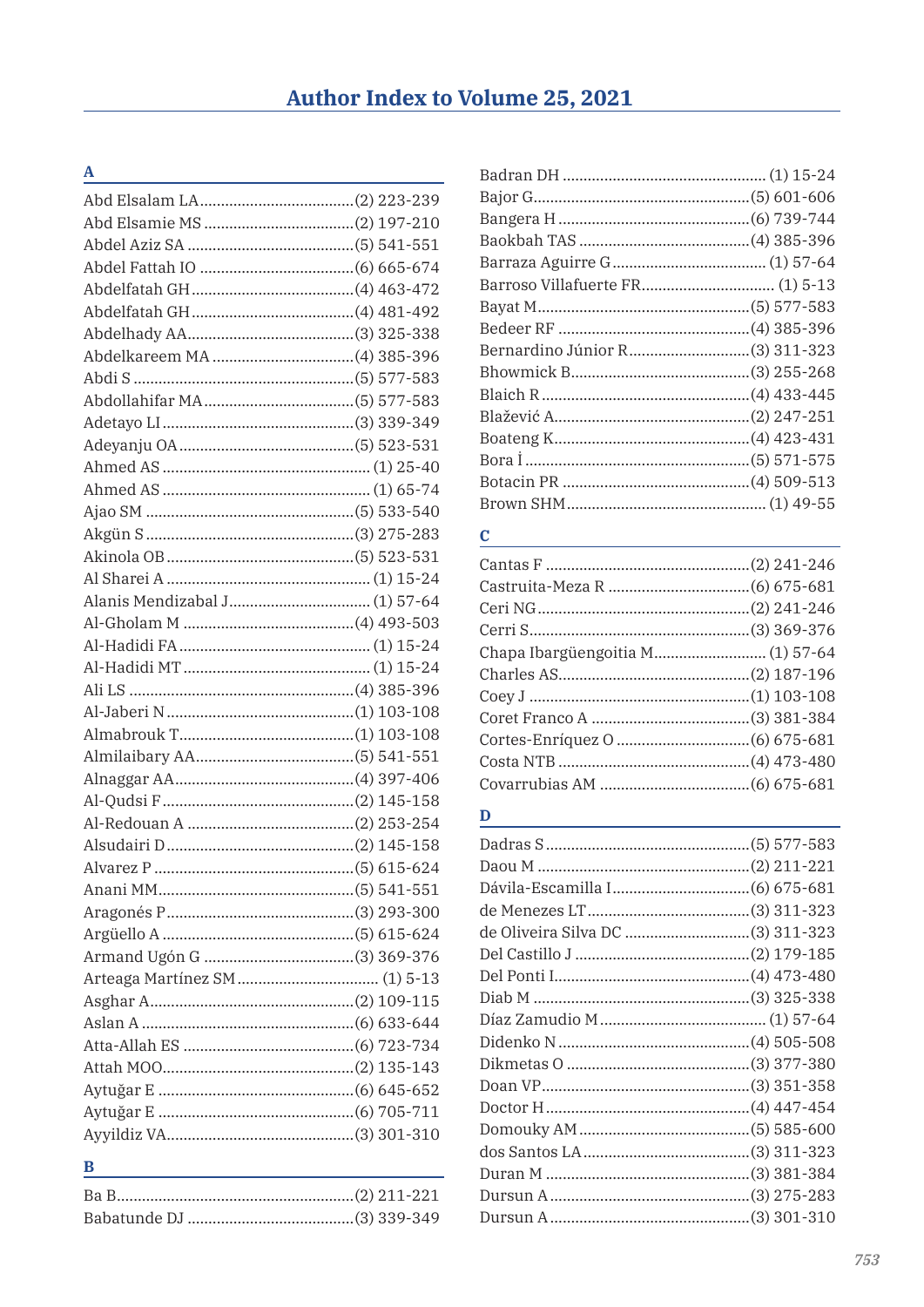## E and the contract of the contract of the contract of the contract of the contract of the contract of the contract of the contract of the contract of the contract of the contract of the contract of the contract of the cont

# <u>F and the set of the set of the set of the set of the set of the set of the set of the set of the set of the set of the set of the set of the set of the set of the set of the set of the set of the set of the set of the se</u>

## $\mathbf{G}$  and the contract of the contract of the contract of the contract of the contract of the contract of the contract of the contract of the contract of the contract of the contract of the contract of the contract of

### Here we have a strong of the state of the state of the state of the state of the state of the state of the state of the state of the state of the state of the state of the state of the state of the state of the state of th

## **I** and the second contract the second contract of

## 

## $\bf K$

## $\mathbf{L}$  and  $\mathbf{L}$  are the set of the set of the set of the set of the set of the set of the set of the set of the set of the set of the set of the set of the set of the set of the set of the set of the set of the set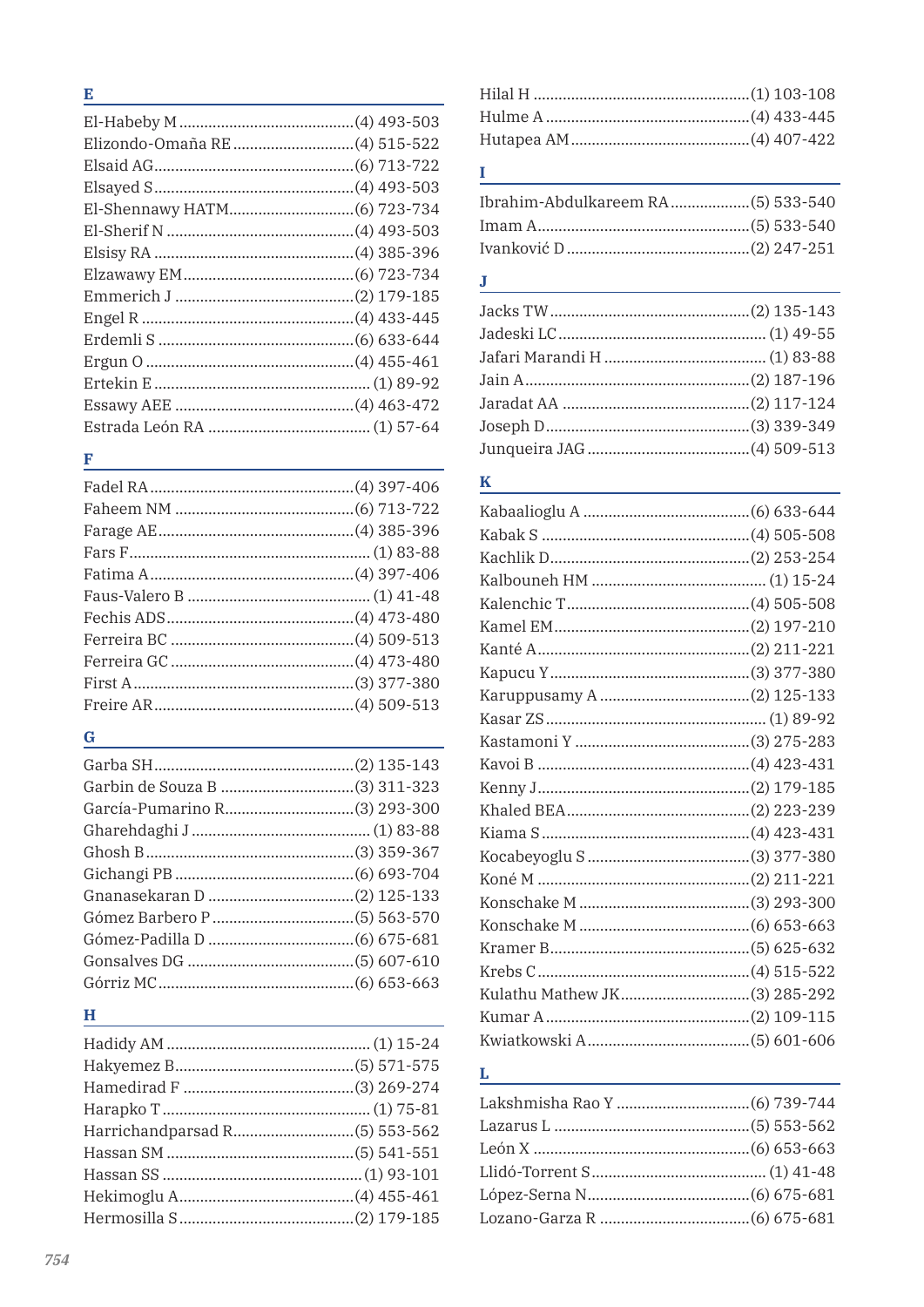| M |  |
|---|--|
|   |  |
|   |  |
|   |  |
|   |  |
|   |  |
|   |  |
|   |  |
|   |  |
|   |  |
|   |  |
|   |  |
|   |  |
|   |  |
|   |  |
|   |  |
|   |  |
|   |  |
|   |  |
|   |  |
|   |  |
|   |  |
|   |  |
|   |  |
|   |  |
|   |  |

# $\overline{\mathbf{N}}$

| Navarro Ortega D (3) 381-384 |  |
|------------------------------|--|
|                              |  |
|                              |  |
|                              |  |
|                              |  |
|                              |  |
|                              |  |
|                              |  |
|                              |  |
|                              |  |
|                              |  |
|                              |  |
|                              |  |
| O                            |  |

## $\mathbf P$

# $Q$  and  $Q$  and  $Q$  and  $Q$  and  $Q$  and  $Q$  and  $Q$  and  $Q$  and  $Q$  and  $Q$  and  $Q$  and  $Q$  and  $Q$  and  $Q$  and  $Q$  and  $Q$  and  $Q$  and  $Q$  and  $Q$  and  $Q$  and  $Q$  and  $Q$  and  $Q$  and  $Q$  and  $Q$  and  $Q$  and  $Q$  and  $Q$  a

## **R** and the state of the state of the state of the state of the state of the state of the state of the state of